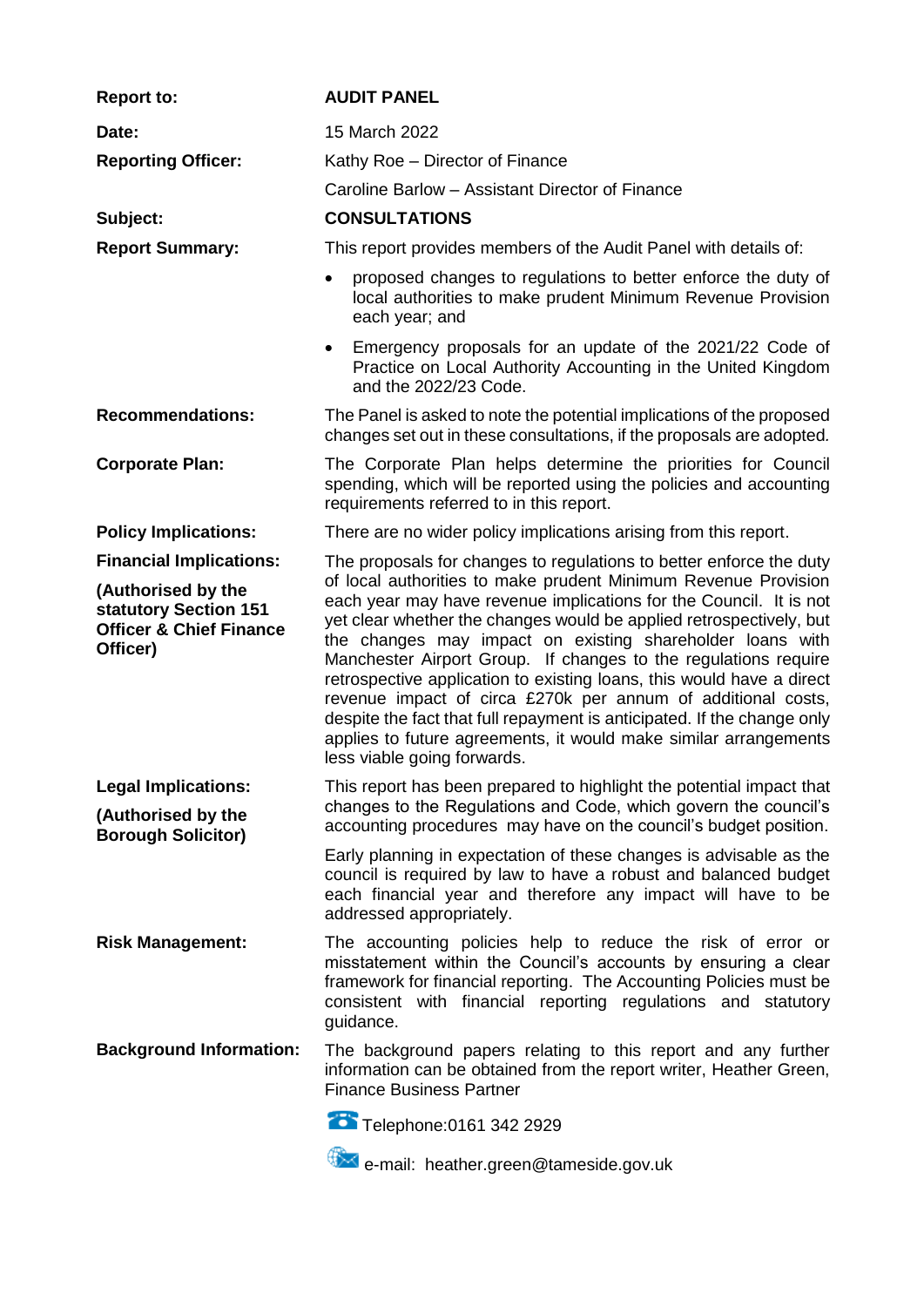# **1 INTRODUCTION**

- 1.1 There have been two recent consultations which could impact the Council's revenue budget and/or impact on the accounting treatment that is applied to transactions during the financial year. These two separate consultations relate to:
	- proposed changes to regulations to better enforce the duty of local authorities to make prudent Minimum Revenue Provision each year; and
	- Emergency proposals for an update of the 2021/22 Code of Practice on Local Authority Accounting in the United Kingdom and the 2022/23 Code.
- 1.2 This paper seeks to provide members of the Audit Panel with an update on the proposals set out in these consultations and the potential impact for Tameside.

## **2 CONSULTATION ON CHANGES TO THE MINIMUM REVENUE PROVISION GUIDANCE, DECEMBER 2021**

## **Consultation Proposals**

- 2.1 This consultation sought views on proposed changes to regulations intended to better enforce the duty of local authorities to make prudent Minimum Revenue Provision each year. Full details of the consultation can be found here [Changes to the capital framework: Minimum](https://www.gov.uk/government/consultations/changes-to-the-capital-framework-minimum-revenue-provision)  Revenue Provision - [GOV.UK \(www.gov.uk\)](https://www.gov.uk/government/consultations/changes-to-the-capital-framework-minimum-revenue-provision)
- 2.2 Local authorities borrow and invest under the Prudential Framework (the Framework), which comprises legislation and 4 statutory codes that authorities must have regard to. Under this system, authorities have wide freedoms to borrow and invest without the need to seek the government's consent, provided that borrowing is affordable. The intent of the Framework is to make sure local decisions are prudent, affordable and sustainable.
- 2.3 Where authorities borrow to finance capital spend, they are required under regulations to set aside money each year from their revenue account. This is referred to as Minimum Revenue Provision (MRP) and is to make sure they can afford to repay the principal of their debt.
- 2.4 Local authorities have flexibility in how they calculate MRP, providing it is 'prudent'. Further guidance on how to calculate a prudent amount is given in the government's *Statutory guidance on Minimum Revenue Provision*, which authorities must have regard to. Notwithstanding these flexibilities, authorities must meet the statutory requirement that the charge is prudent and is made to revenue. Where the duty is not adequately met, this can result in authorities borrowing more than they could otherwise afford, and pushing liabilities and risk into the future.
- 2.5 The government is proposing to make changes to the Local Authorities (Capital Finance and Accounting) (England) Regulations 2003 to address the issue that some authorities are not adequately complying with the duty to make Minimum Revenue Provision. Changes are intended to make explicit that:
	- Capital receipts may not be used in place of the revenue charge. The intent is to prevent authorities avoiding, in whole or part, a prudent charge to revenue. It is not the intention to prevent authorities using capital receipts to reduce their overall debt position, which may have the effect of reducing the MRP made with respect to the remaining debt balance.
	- Prudent MRP must be determined with respect to the authority's total capital financing requirement. The intent is to stop the intentional exclusion of debt from the MRP determination because it relates to an investment asset or capital loan. Authorities should still be able to charge MRP over the period in which their capital expenditure provides benefits, and begin charging MRP in the year following capital expenditure, in accordance with proper accounting practices set out in the government's statutory guidance on Minimum Revenue Provision.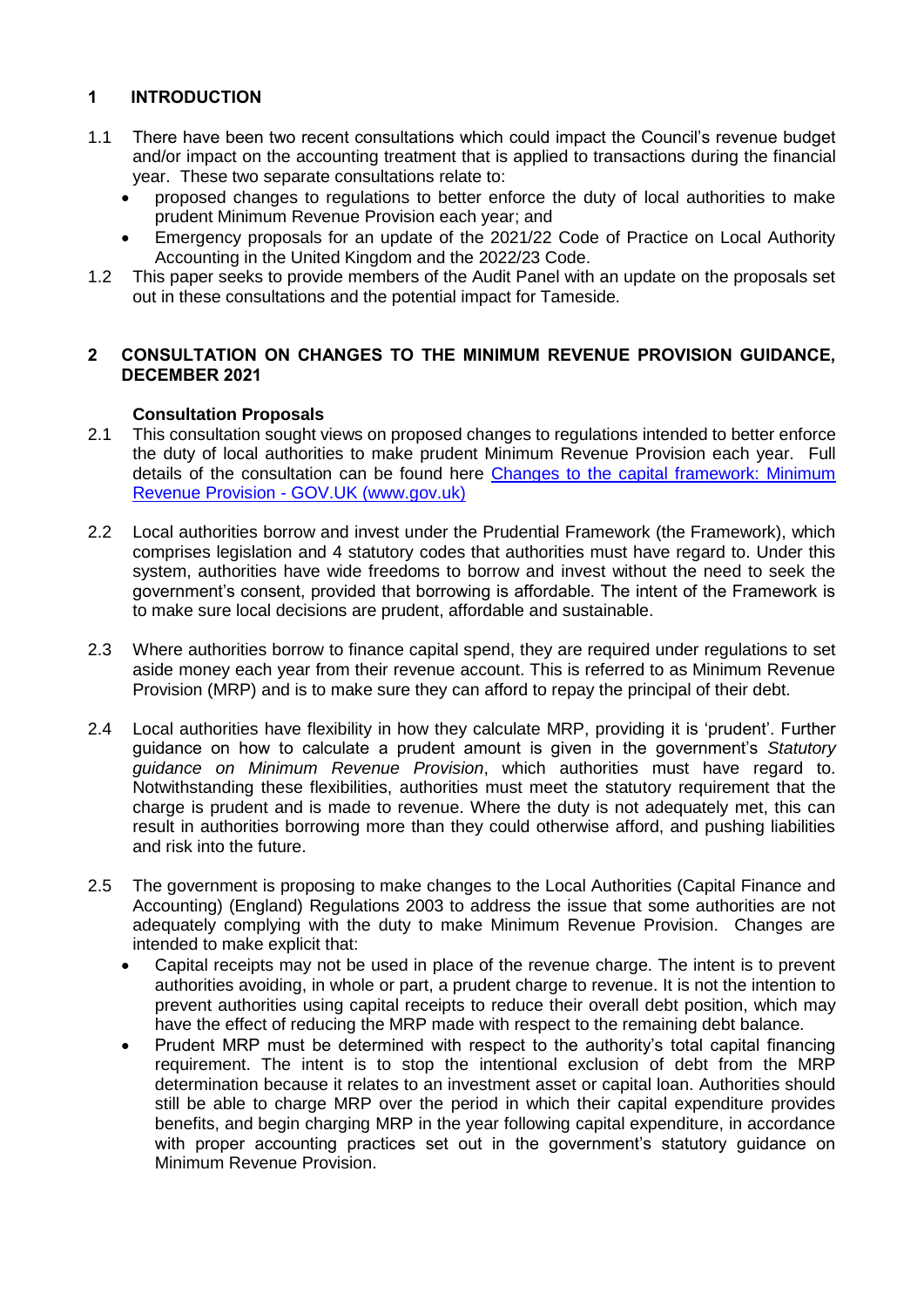#### **Tameside Response**

- 2.6 The current MRP guidance includes wording which makes it clear that it is for the authority to determine an amount of MRP that it considers to be prudent. This proposed change would impact on the ability of the Council to set a policy that it considers prudent.
- 2.7 Existing guidance states that the underpinning principle of the local authority finance system is that all capital expenditure must be financed by capital receipts, capital grants (or other contributions) or eventually from revenue income. There may be short-term timing differences between capital expenditure and the receipts/grants that support this activity. For example, an authority may be required to spend money on assets that are to be funded by S.106 receipts. This proposed change to the regulation may have unintended consequences on the ability to delay MRP until the receipts are received and used to pay down debt created to fulfil the planning obligation.
- 2.8 In the existing guidance, the Secretary of State accepts that whilst they consider that the methods of making prudent provision include the options set out in the guidance, they also say that this does not rule out or otherwise preclude a local authority from using an alternative method should it decide that is more appropriate (and prudent).
- 2.9 Making an authority follow a regulation that removes some of the flexibility used as part of a prudent MRP policy is not consistent with the views provided by the Secretary of State in the current MRP Guidance and appears inconsistent with the view provided in the consultation that "The government wants authorities to still be able to exercise judgement in determining a prudent amount and does not want to move back to a prescriptive method."
- 2.10 Under the proposed change there are some circumstances where preventing the use of capital receipts to be used in place of a revenue charge will create a double count and an over provision of resources, which could be viewed as imprudent and this may have an impact on the Council's ability to deliver services.
- 2.11 The government also needs to clarify how the proposed change will be implemented in relation to the current MRP policies that have already been adopted. Under existing regulations, the use of capital receipts is restricted and can only be used for the items listed within Regulation 23 of the Local Authorities (Capital Finance and Accounting) (England) Regulations 2003:
	- to meet any capital expenditure
	- to repay the principal of any amount borrowed
	- to pay a premium charged in relation to any amount borrowed
	- to meet any liability in respect of credit arrangements, other than any liability which, in accordance with proper practices, must be charged to a revenue account.

The intention of the proposed changes appears to restrict the use of capital receipts and may conflict with Regulation 23.

2.12 It is also not clear how the changes will be implemented, if it would be applied to loans already in place or only applied to new loans provided once the revised regulations are adopted. Tameside does not have any capital loans that are for purely investment purposes, but does have some that have been used to support the local economy (Loans to Manchester Airport Group). If changes are applied to these existing loans then this would have a direct revenue impact of circa £270k per annum of additional MRP costs, despite the fact that full repayment is anticipated. Even if the change only applies to future agreements, it would make these schemes much less viable going forwards. Therefore, it seems appropriate to have some flexibility to allow alternative prudent approaches that will ensure revenue and capital resource mismatching does not create additional unintended revenue budget pressures or prevent schemes meeting local or national policy objectives from going ahead.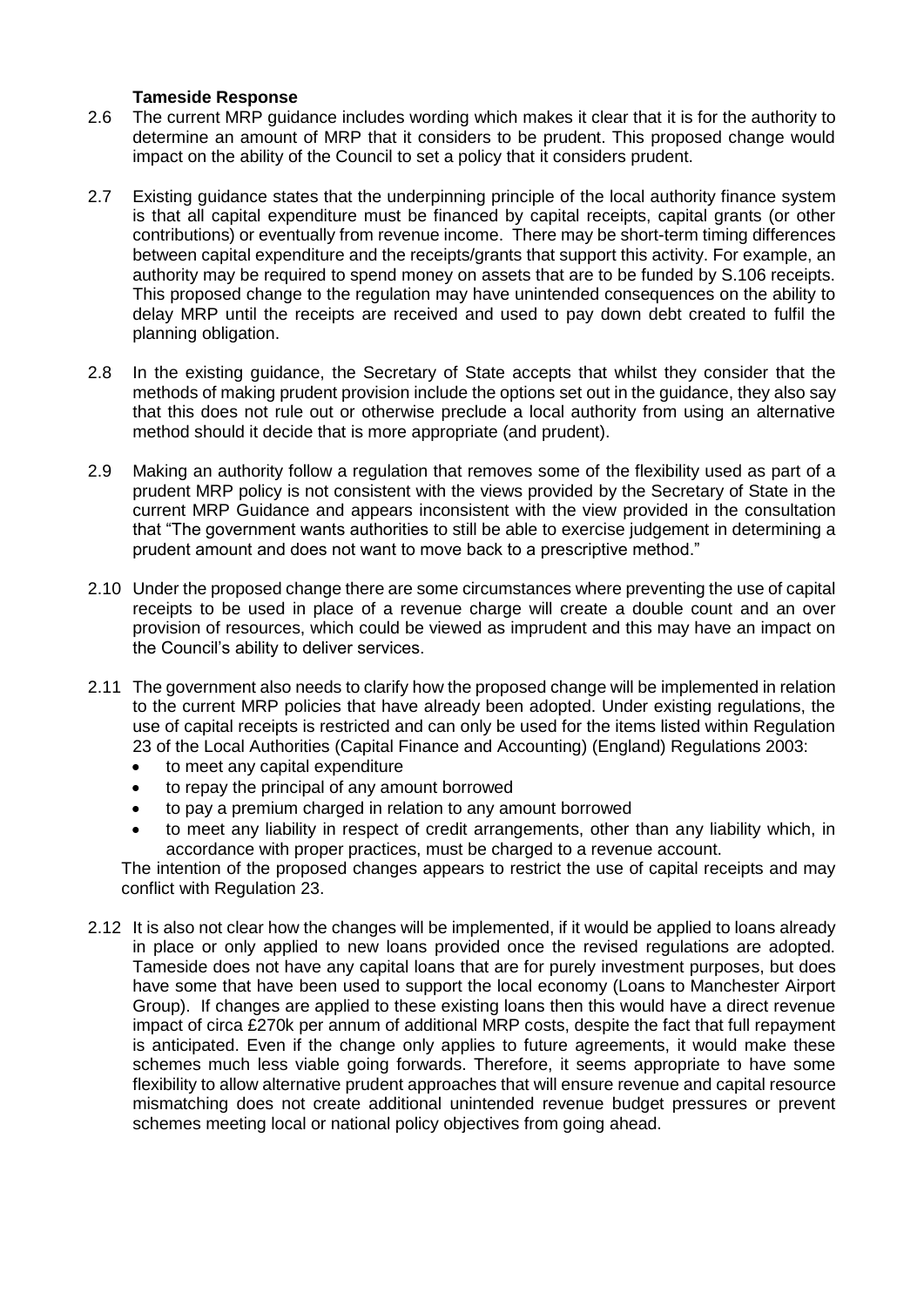#### **3 EMERGENCY PROPOSALS FOR AN UPDATE OF THE 2021/22 CODE OF PRACTICE ON LOCAL AUTHORITY ACCOUNTING IN THE UNITED KINGDOM AND THE 2022/23 CODE, JANUARY 2022**

## **Consultation Proposals**

- 3.1 CIPFA LASAAC has issued an exceptional consultation on time limited changes to the code to help alleviate delays to the publication of audited financial statements. Only 9% of local authority accounts in England met the audit publication deadline of 30 September 2021, and only 40% had been signed off at the end of January 2022. Full details of the consultation can be found here [Emergency update of the 2021/22 and 2022/23 codes | CIPFA.](https://www.cipfa.org/policy-and-guidance/consultations/emergency-proposals-for-update-of-202122-and-2022223-codes)
- 3.2 In December 2021, the Department of Levelling-up Housing and Communities asked CIPFA LASAAC to consider ways in which the code may help to alleviate delays to the publication of audited financial statements. CIPFA LASAAC considered this request and has issued this exceptional consultation, which explores two possible changes that might be made as an update to the 2021/22 code and to the agreed position in the 2022/23 code. After considering a wide range of options CIPFA LASAAC decided to explore two approaches:
	- an adaptation to the code to allow local authorities to pause professional valuations for operational property, plant and equipment for a period of up to two years (though the initial proposal is for the 2021/22 financial year); this approach also explores the use of an index to be used to increase or reduce that valuation
	- deferring the implementation of IFRS 16 Leases for a further year and reversing the planned changes to the 2022/23 code to implement that standard.
- 3.3 CIPFA have set out their views on the proposed changes in their invitation to comment document and provided some detail on how their proposed changes with impact on the preparation of financial statements. It should be notes that the changes are based on requests from the Department of Levelling Up Housing and Communities to address the crisis with the audit publication deadlines in England. It is made clear that there are no similar issues in Northern Ireland, Scotland or Wales.

### **Tameside Response – Valuation changes**

- 3.3 The proposal to pause professional valuations may support some authorities but doesn't consider the fact that work on the 2021/22 valuations may already be in progress or completed. Tameside Council has a two year contract with external valuers for the 2020/21 and 2021/22 accounts, with work in progress on 2021/22 valuations. If the emergency proposals are not adopted, the valuation approach will be required and therefore it is not prudent to pause existing valuation work at this stage.
- 3.4 The move to an indexation approach may require additional workload that has not been planned for. Additional valuation work may also be required to 'catch-up' after the temporary two year pause. For that reason, it is not clear whether this proposed change will bring any substantial benefits to the Council. If such a significant change to the current Code is going to be implemented so close to the financial year end, it should only be made if there is clear evidence that it would deliver the desired outcome. It is not clear that this proposal will deliver the desired improvement in audit timeliness.

### **Tameside Response – IFRS16**

- 3.5 The original deadline for the implementation of IFRS16 has already been postponed three times by CIPFA and replaced with the current 1 April 2022 implementation date. The NHS is proceeding with the adoption of IFRS16 in 2022/23 and the DfE are in the process of getting new school leasing rules signed off by Ministers. If IFRS16 implementation in Local Government is delayed to 2023/24, the public sector could be inconsistent in its approach to adoption, leading to inconsistencies in Whole of Government Accounts (WGA), and the potential for additional work or disclosure for WGA.
- 3.6 The Council has already undertaken preparatory work for IFRS16 in 2020 and is in the process